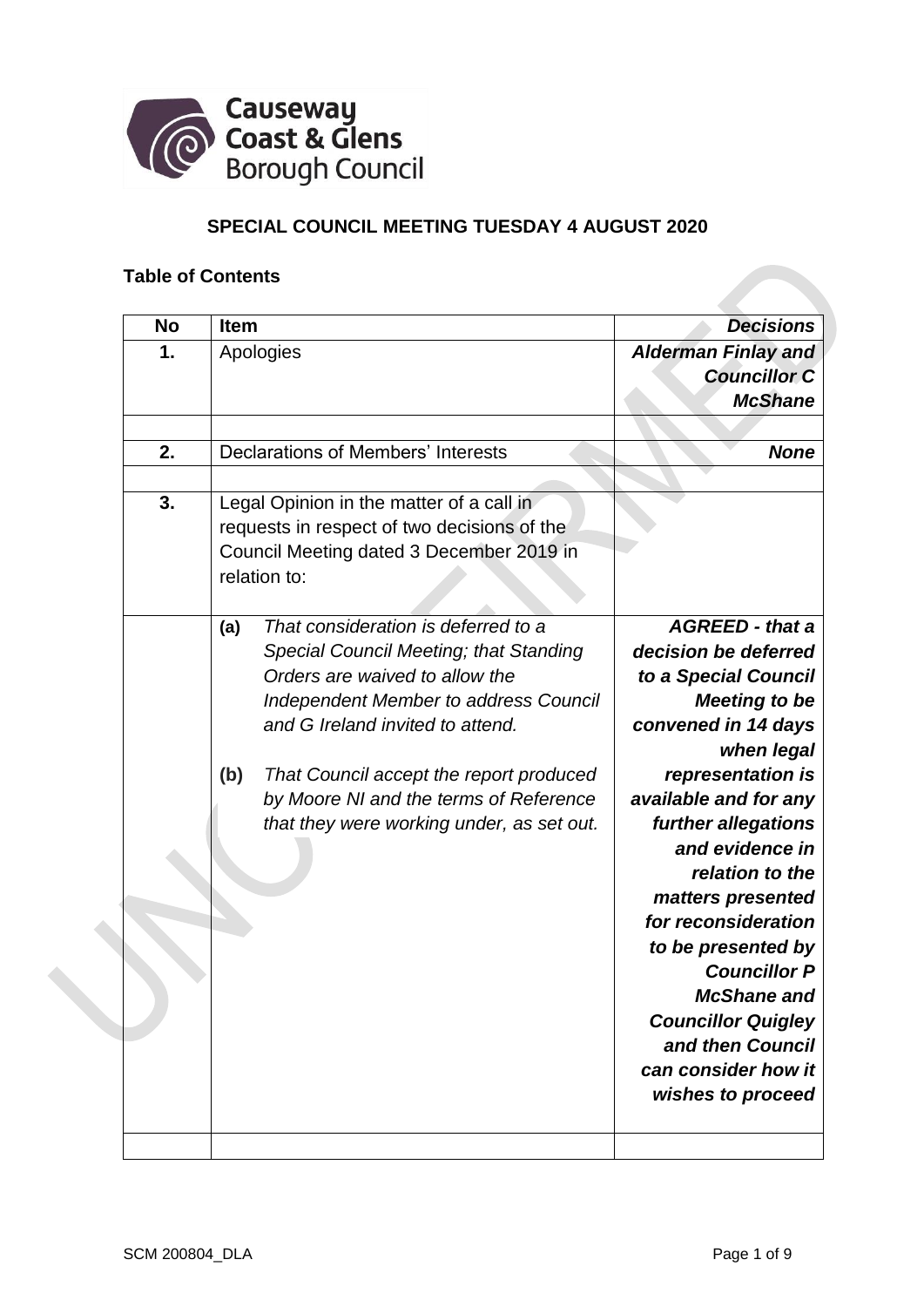| 4. | Legal Opinion in the matter of a call in request | <b>AGREED - that a</b>    |
|----|--------------------------------------------------|---------------------------|
|    | in respect of a decision of the Council dated 4  | decision be deferred      |
|    |                                                  |                           |
|    | February 2020 in relation to:                    | to a Special Council      |
|    |                                                  | <b>Meeting to be</b>      |
|    | That this Council agrees to appoint              | convened in 14 days       |
|    | independent consultants specialising in          | when legal                |
|    | management assessment and takes                  | representation is         |
|    | immediate steps to advertise, interview and      | available and for any     |
|    | appoint a fully external independent forensic    | further allegations       |
|    | auditor. Such consultants to prepare an          | and evidence in           |
|    | independent report and present to council        | relation to the           |
|    | within 3 months. This review will look at        | matters presented         |
|    | performance review and measures, at every        | for reconsideration       |
|    | level of the organisation a root and branch      | to be presented by        |
|    | review, in the interests of transparency and     | <b>Councillor P</b>       |
|    | public confidence                                | <b>McShane and</b>        |
|    |                                                  | <b>Councillor Quigley</b> |
|    |                                                  | and then Council          |
|    |                                                  | can consider how it       |
|    |                                                  | wishes to proceed         |
|    |                                                  |                           |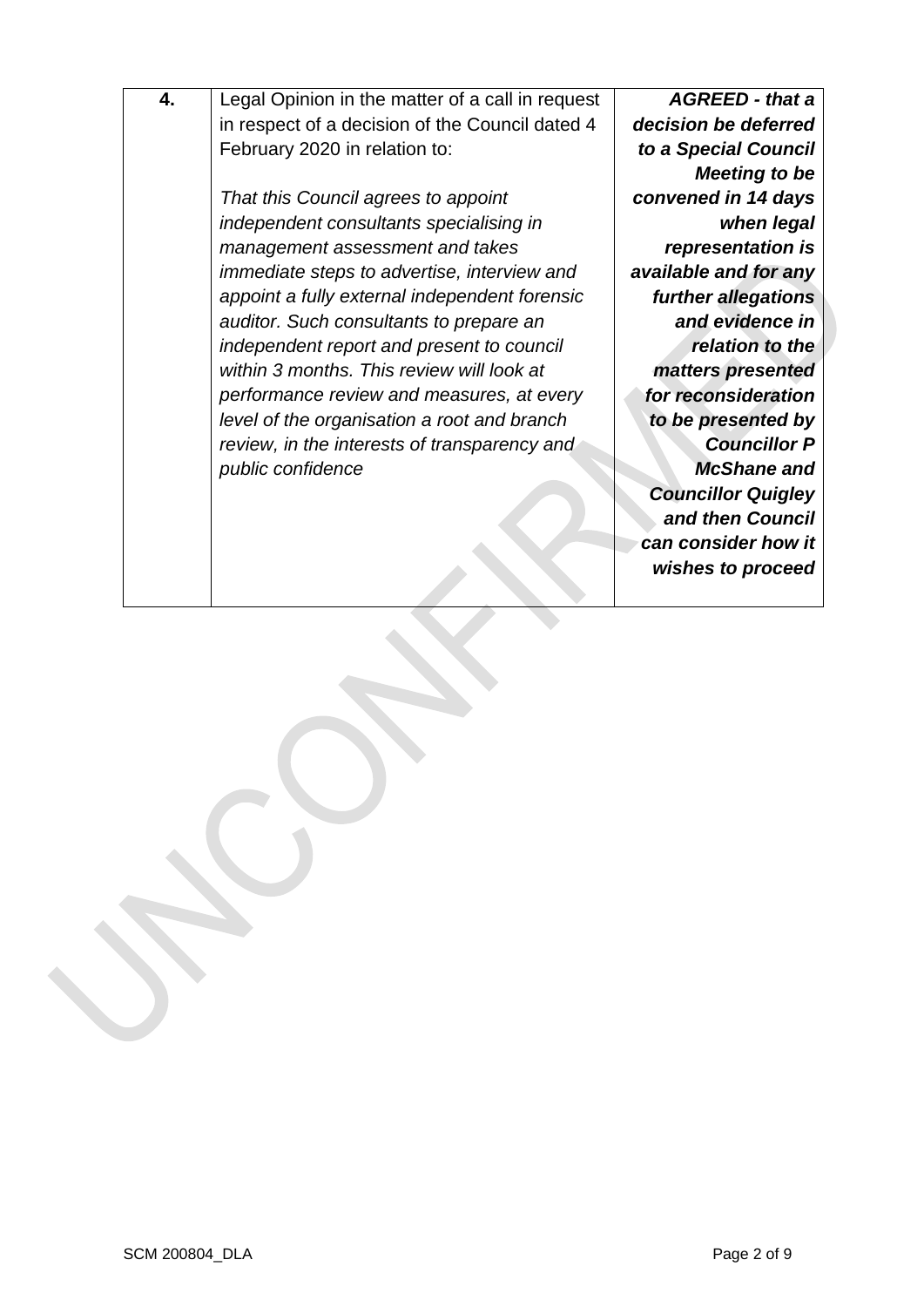## **MINUTES OF THE PROCEEDINGS OF THE SPECIAL MEETING OF THE COUNCIL HELD REMOTELY ON TUESDAY 4 AUGUST 2020 AT 9:40PM**

| In the Chair            | : The Mayor, Alderman Fielding (C)                                                                                                                                                                                                                                                                                                                 |
|-------------------------|----------------------------------------------------------------------------------------------------------------------------------------------------------------------------------------------------------------------------------------------------------------------------------------------------------------------------------------------------|
| <b>Members Present</b>  | Alderman Baird, Boyle, Duddy, Hillis, McCorkell,<br>÷<br>McKeown, S McKillop and Robinson<br>(All Remote Attendance)                                                                                                                                                                                                                               |
|                         | Councillors Anderson, Bateson, Beattie, Callan, Chivers,<br>Dallat-O'Driscoll, Holmes, Hunter, Knight-McQuillan,<br>McAuley, McCandless, McCaw, McGurk, MA McKillop,<br>C McLaughlin, McLean, McMullan, McQuillan,<br>P McShane, Mulholland, Nicholl, Peacock, Quigley,<br>Schenning, Scott, Wallace, Watton and Wilson<br>(All Remote Attendance) |
| <b>Officers Present</b> | : A McPeake, Director of Environmental Services (C)<br>P Donaghy, Democratic Services and Central Services<br>Manager (R)<br>C Thompson, ICT Officer (C)<br>W McCullough, Head of Sport & Wellbeing (R)<br>D Allen, Committee & Member Services Officer (C)<br>I Owens, Committee & Member Services Officer (R)                                    |

### **In Attendance :** Press (1 No) (R)

- **C** = Chamber
- **R** = Remote

# **1. APOLOGIES**

Apologies were recorded for Alderman Finlay and Councillor C McShane.

## **2. DECLARATIONS OF MEMBERS' INTERESTS**

There were no Declarations of Interest recorded.

The Mayor informed Members that the Legal Opinion in the Matter of 'Call in' requests in respect of two decisions of the Council Meeting dated 3 December 2019 would be taken as the first item on the agenda.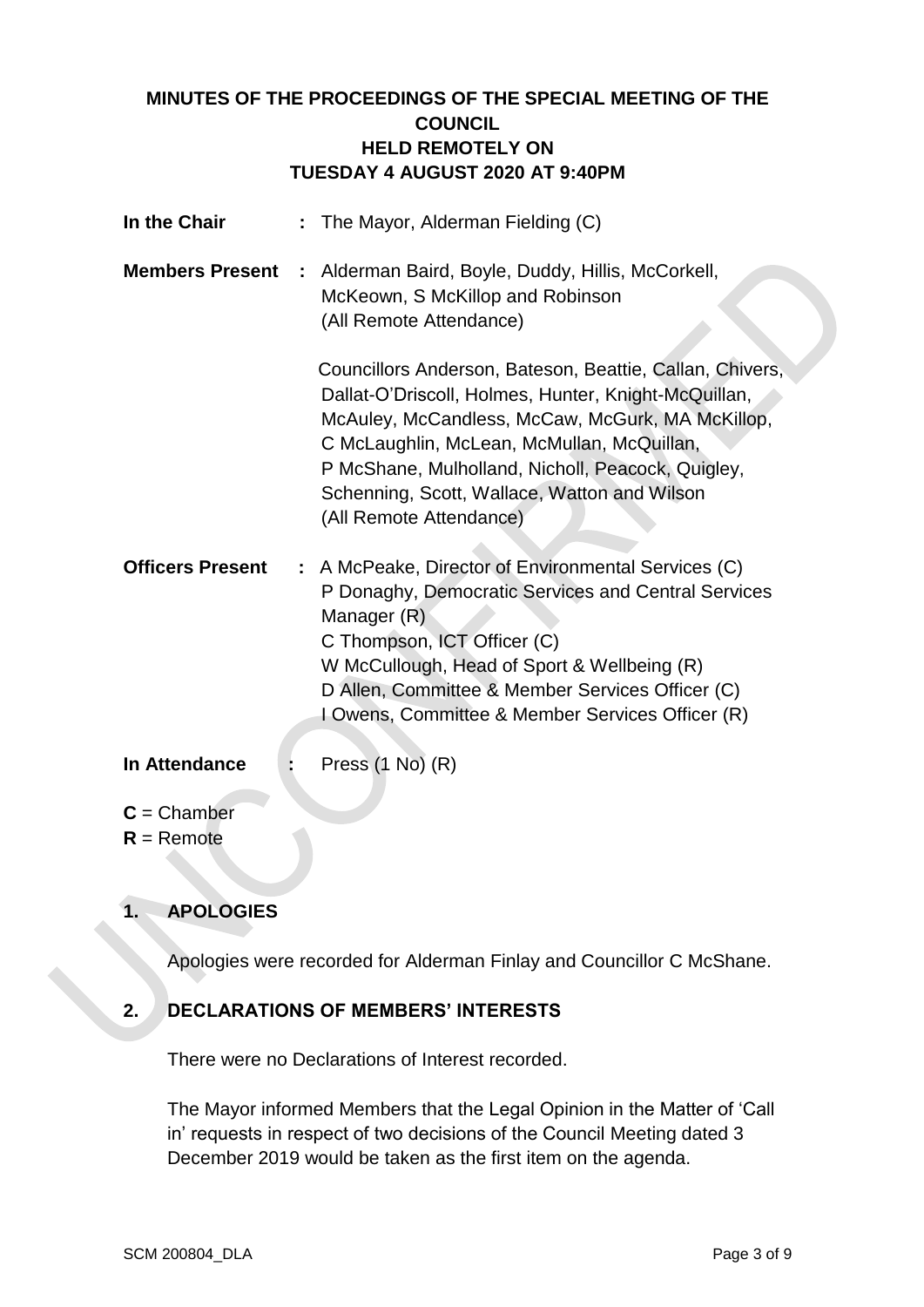#### **MOTION TO PROCEED 'IN COMMITTEE'**

Proposed by Councillor Knight-McQuillan Seconded by Councillor Callan and

**AGREED** – that Council move 'In Committee'.

**\* The Press left the meeting at 9.45pm.**

## **3**. **LEGAL OPINION IN THE MATTER OF A CALL IN REQUESTS IN RESPECT OF TWO DECISIONS OF THE COUNCIL MEETING DATED 3 DECEMBER 2019**

The Director of Environmental Services confirmed the decisions were in relation to:

- *(a) That consideration is deferred to a Special Council Meeting; that Standing Orders are waived to allow the Independent Member to address Council and G Ireland invited to attend.*
- *(b) That Council accept the report produced by Moore NI and the terms of Reference that they were working under, as set out.*

Members were reminded that the legal opinion in respect of the two decisions had been previously circulated.

### **Counsel's summary of Conclusions**

- (a) The 'Call In' request with regard to the decision to adopt the Moore NI report **does have merit** under Section 41(1)(a) of the Local Government Act (Northern Ireland) 2014.
- (b) The 'Call In' request with regard to the decision to convene a Special Meeting of the Council to consider the Special Audit Committee Meeting's proposals **does not have merit** under Section 41 (1)(a) or Section 41 (1) (b) of the Local Government Act (Northern Ireland) 2014.

Councillor P McShane stated that he had asked Council's Solicitor, for a legal opinion on this matter at 3pm and that the legal opinion had not been forthcoming on the 6 Members that signed that 'Call In' who, in his opinion, should have removed themselves from any discussions in relation to this matter.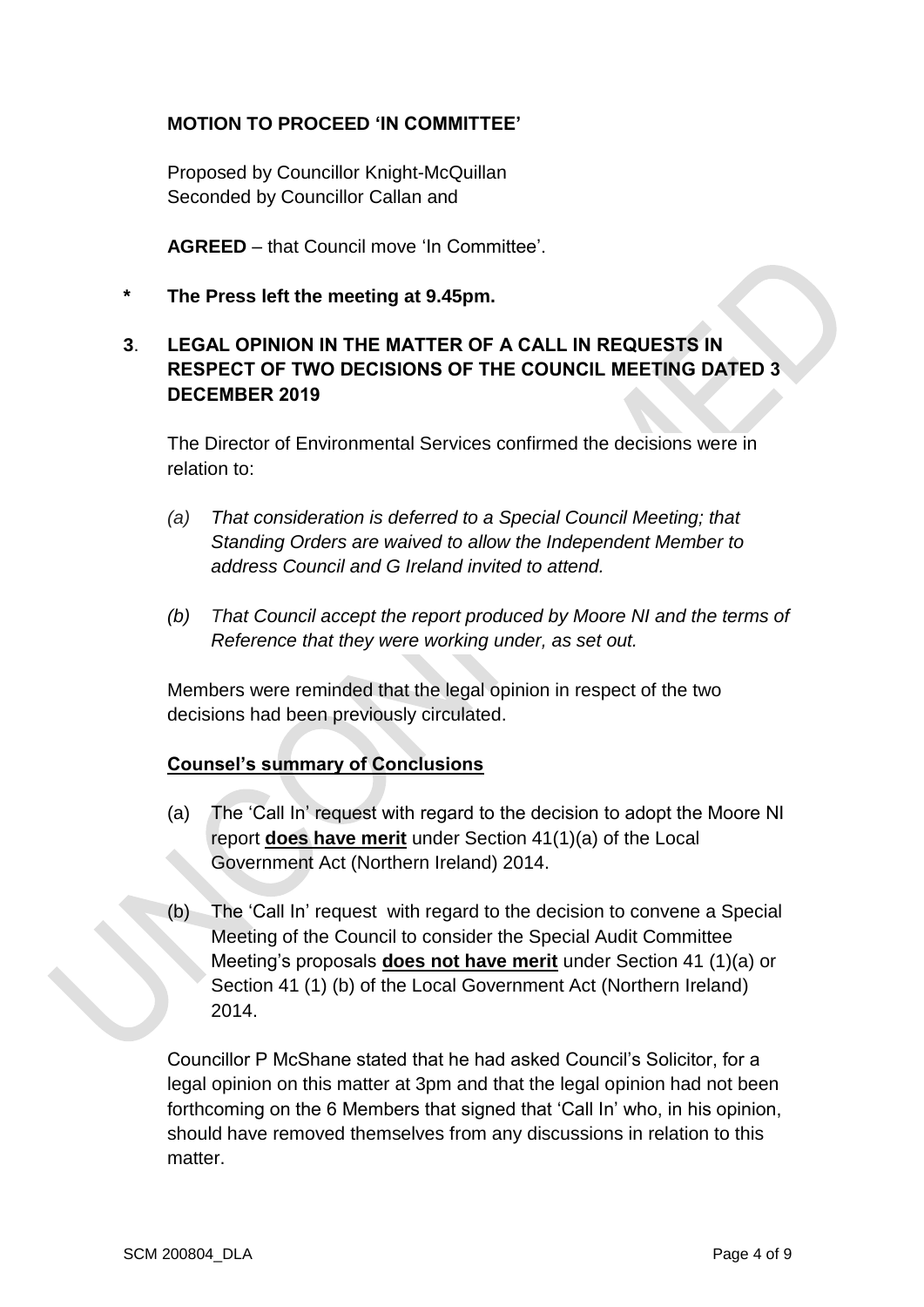The Mayor confirmed Council's solicitors had not provided the legal opinion and would therefore not be in attendance at the meeting.

The Mayor read out a statement received from the Chief Executive in relation to a query Councillor P McShane had raised at the earlier Council Meeting in relation to information which in his opinion should have been sent to the Department for Communities in relation to land disposal matters.

#### *"Mr Mayor*

*In relation to matters raised during the Council Meeting, I have not received any request to send files to the Department for Communities since February 2020.*

*Following discussion at the June Council Meeting, I followed up with the PSNI on 16 June 2020. They confirmed that matters raised during Council Meetings had been referred to the PSNI Economic Crime Branch, who at that time, had not concluded their enquires."*

Councillor P McShane reiterated that some documents were not present in the two files previously referred to and both files should have been forwarded to the Minister for Communities 5 months ago.

Alderman Boyle raised a 'Point of Order' under Standing Order 8.11:

#### *Duration of Speeches*

*Except with the permission of the Council, a Member, in introducing a Notice of Motion, shall not speak for more than ten minutes, and in replying to the debate on the Motion, for more than five minutes. Any Member speaking on any matter, other than introducing a Notice of Motion, shall be limited to a maximum of 5 minutes.*

Councillor Quigley referred Members to Section 50 of the Opinion of Counsel, previously circulated, and suggested that they should not continue without the legal opinion.

Councillor Callan felt that the full report needed to be read in context in order to get full meaning, Members should not just pick out one paragraph. The report was an opinion and not law.

In response to a query from Councillor MA McKillop, the Mayor provided further clarification on why Council's Solicitor was not present at the meeting stating that Legal Services had a potential conflict of interest.

Councillor P McShane informed the Mayor that he had only spoken for 2.1/2 minutes of the 5 minutes allowed and requested to speak using the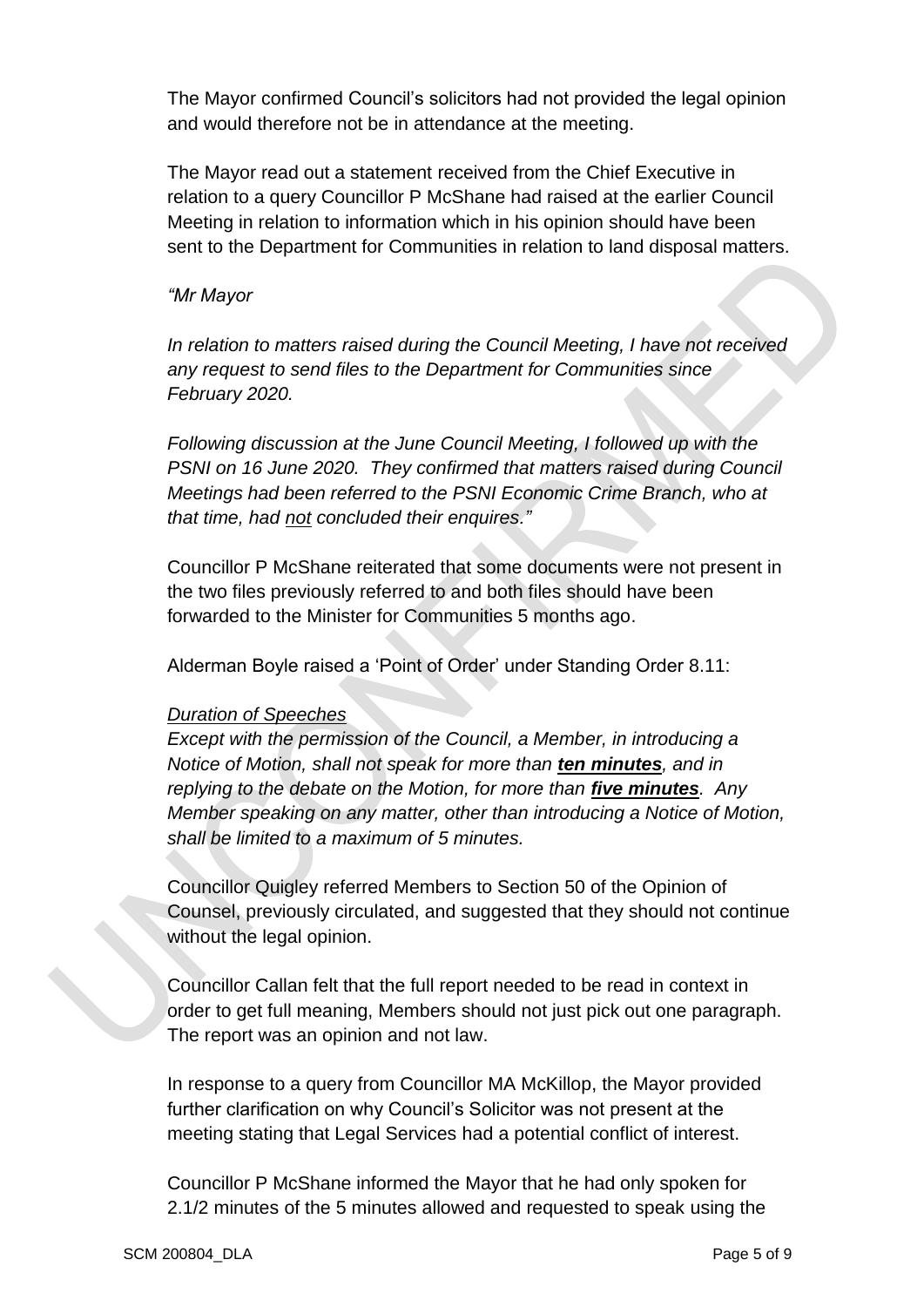remaining 2.1/2 minutes. The Mayor allowed Councillor P McShane to proceed.

Following further discussion it was:

Proposed by Councillor Peacock Seconded by Councillor P McShane

- that a decision be deferred until a legal representation is available to Council.

#### **\* The Mayor declared a recess at 10.20pm**

#### **\* The meeting reconvened at 10.30pm.**

Amendment Proposed by Councillor Holmes Seconded by Councillor Callan

- that a decision be deferred to a Special Council Meeting to be convened in 14 days when legal representation is available and for any further allegations and evidence in relation to the matters presented for reconsideration to be presented by Councillor P McShane and Councillor Quigley and then Council can consider how it wishes to proceed.

Councillor McMullan raised a Point of Order that the Amendment differed greatly from the proposal; he was unable to state the relevant Standing Order.

Councillor Scott raised a Point of Order under Standing Order 16.4 *'that the question now be put'.*

The Mayor informed Members that *'the question now be put'* is required to be put to a vote, under Standing Order 16.4 (2).

Councillor P McShane requested a Recorded Vote.

The Mayor put the Motion *'the question now be put'* to the Council to vote.

**For:** Alderman Baird, Boyle, Duddy, Fielding, McCorkell, McKeown **(24)** S McKillop and Robinson Councillors Anderson, Beattie, Callan, Holmes, Hunter,

Knight-McQuillan, McAuley, McCandless, McCaw, MA McKillop, McLean, McQuillan, Scott, Wallace, Watton and Wilson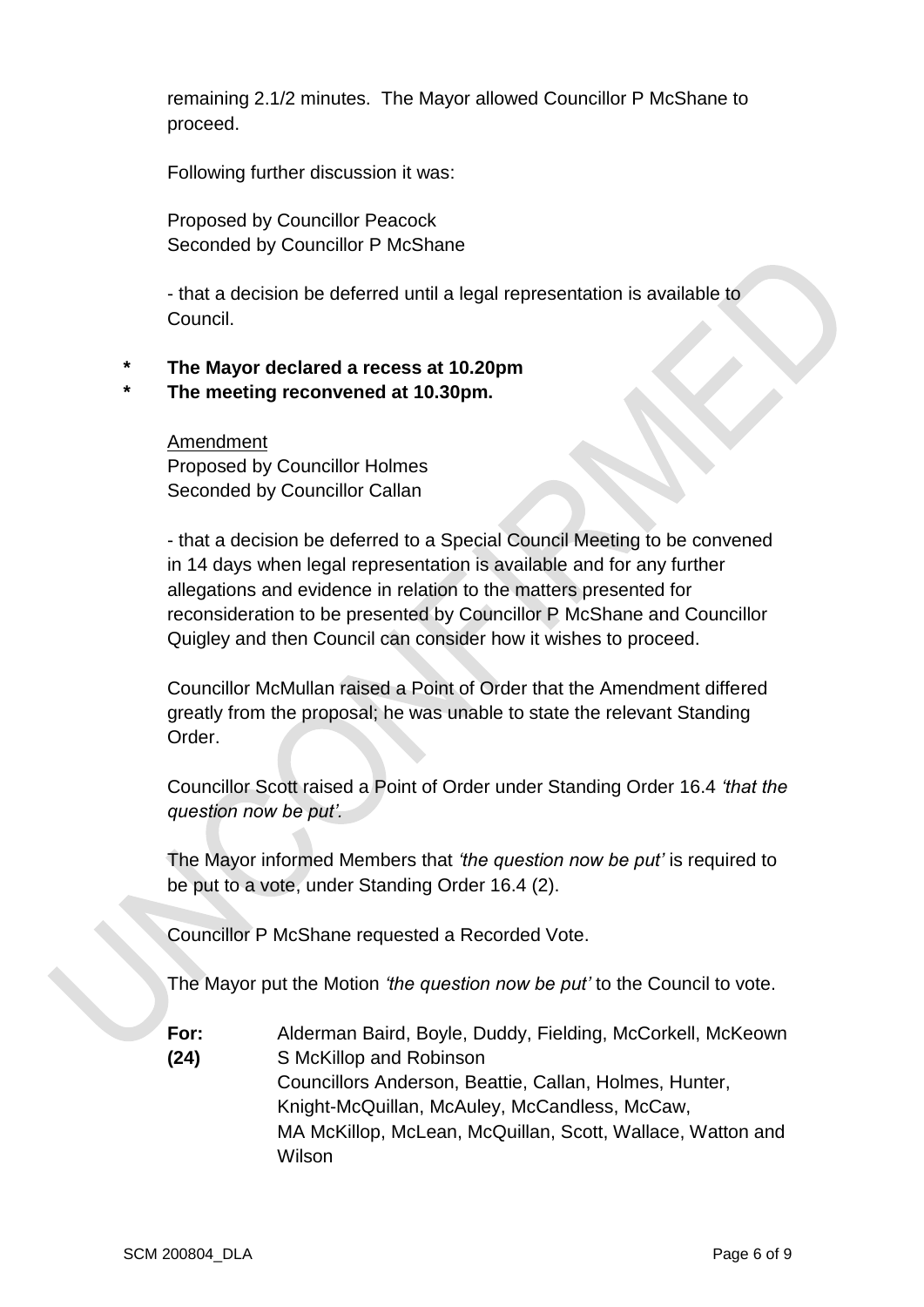| <b>Against:</b> | Councillors P McShane, Mulholland and Quigley |
|-----------------|-----------------------------------------------|
| (3)             |                                               |

**Abstain:** Councillor Bateson, Chivers, Dallat O'Driscoll, McGurk, **(9)** McLaughlin, McMullan, Nicholl, Peacock, and Schenning,

The Mayor declared the Motion **CARRIED**.

The Mayor put the Amendment to the Council to vote.

**For:** Alderman Baird, Boyle, Duddy, Fielding, McCorkell, McKeown **(25)** S McKillop and Robinson Councillors Anderson, Callan, Holmes, Hunter, Knight-McQuillan, McAuley, McCandless, McCaw, McLean, McQuillan, P McShane, Mulholland, Quigley, Scott, Wallace, Watton and Wilson

**Against:** Councillors Beattie, Dallat O'Driscoll and MA McKillop **(3)**

| Abstain: | Councillor Bateson, Chivers, McGurk, McLaughlin, |
|----------|--------------------------------------------------|
| (8)      | McMullan, Nicholl, Peacock and Schenning         |

The Mayor declared the Amendment **CARRIED**.

- **\* Councillor Mulholland and Alderman Hillis lost remote connection to the meeting.**
- **3. LEGAL OPINION IN THE MATTER OF A CALL IN REQUEST IN RESPECT OF A DECISION OF THE COUNCIL DATED 4 FEBRUARY 2020**
- **\* The Mayor declared a recess at 11.00pm for ICT to address Members connection issues.**
- **\* The meeting reconvened at 11.05pm.**
- **\* Due to connection issues it was not possible to for Alderman Hillis to re-join the meeting.**
- **\* Councillor Mulholland re-joined the meeting.**
- **\* Councillor Anderson left the meeting.**

*"That this Council agrees to appoint independent consultants specialising in management assessment and takes immediate steps to advertise,*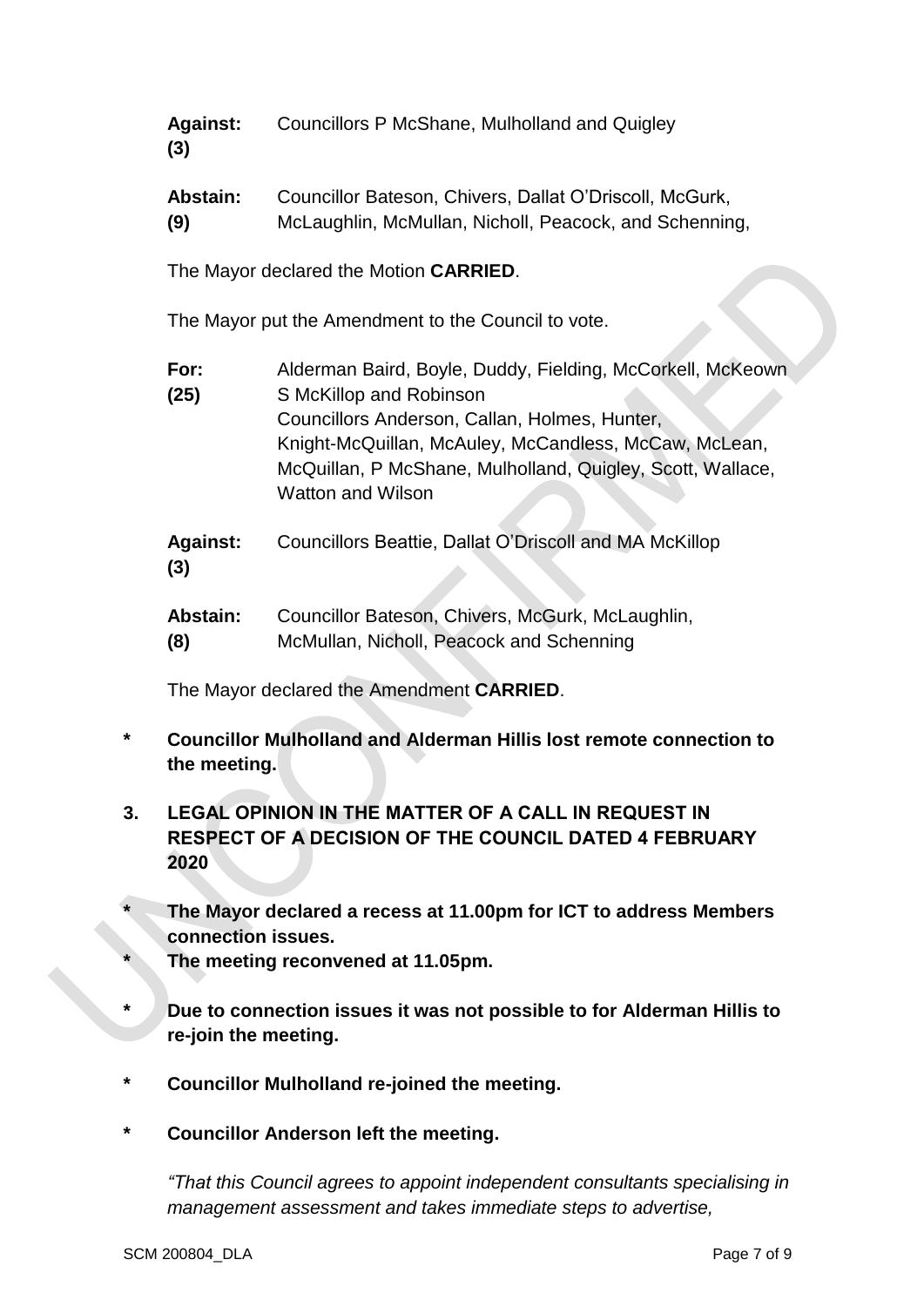*interview and appoint a fully external independent forensic auditor. Such consultants to prepare an independent report and present to Council within 3 months. This review will look at performance review and measures, at every level of the organisation a root and branch review, in the interests of transparency and public confidence."*

Confidential advice, previously circulated.

## **Counsel's summary of Conclusions**

The 'Call In' **does not have merit** under Section 41(1)(a); there is insufficient evidence provided to conclude that the *"decision was not arrived at after a proper consideration of the relevant facts and issues"* but nonetheless, a reconsideration of the decision is still required under Section 41(1)(a) on the basis of a simple majority vote.

Proposed by Councillor Peacock Seconded by Alderman Boyle

- that a decision be deferred to a Special Council Meeting to be convened in 14 days when legal representation is available and for any further allegations and evidence in relation to the matters presented for reconsideration to be presented by Councillor P McShane and Councillor Quigley and then Council can consider how it wishes to proceed.

Councillor P McShane requested a Recorded Vote.

The Mayor put the Motion to the Council to vote.

- **For:** Alderman Baird, Boyle, Duddy, Fielding, McCorkell, McKeown **(35)** S McKillop and Robinson Councillors Bateson, Beattie, Callan, Chivers, Dallat O'Driscoll, Holmes, Hunter, Knight-McQuillan, McAuley, McCandless, McCaw, McGurk, MA McKillop, McLaughlin , McLean, McMullan, McQuillan, P McShane, Mulholland, Nicholl, Peacock, Quigley, Schenning, Scott, Wallace, Watton and Wilson
- **Against: (0)**
- **Abstain: (0)**

The Mayor declared the Motion **CARRIED**.

Councillor Callan requested that any evidence that is submitted by Councillor P McShane and Councillor Quigley relating to the previous item